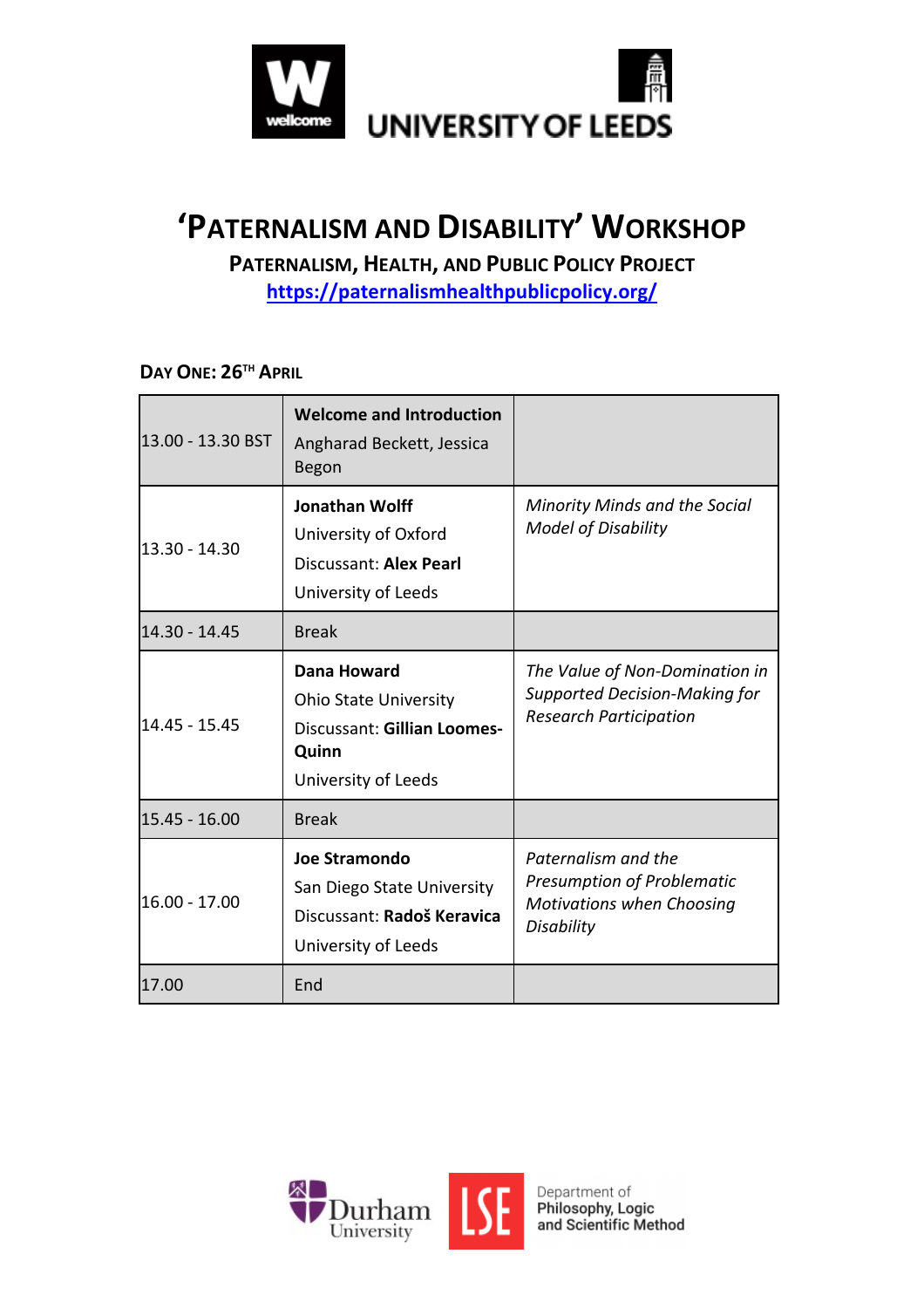

#### **DAY TWO: 27TH APRIL**

| 8.45 BST        | Zoom room opens                                                                                                                                                           |                                                                                                            |
|-----------------|---------------------------------------------------------------------------------------------------------------------------------------------------------------------------|------------------------------------------------------------------------------------------------------------|
| $9.00 - 10.00$  | <b>Linda Barclay</b><br><b>Monash University</b><br>Discussant: Peter Ochieng<br>University of Leeds                                                                      | Paternalism, Supported-Decision<br><b>Making and Expressive Respect</b>                                    |
| $10.00 - 10.15$ | <b>Break</b>                                                                                                                                                              |                                                                                                            |
| 10.15 - 11.15   | <b>Marie Tidball</b><br>University of Oxford<br>Discussant: tbc                                                                                                           | Paternalism, Inclusive<br>Governance and the UNCRPD<br><b>Implementation Gap: 3 Case</b><br><b>Studies</b> |
| 11.15 - 11.30   | <b>Break</b>                                                                                                                                                              |                                                                                                            |
| $11.30 - 12.30$ | <b>Alex Gregory</b><br>University of Southampton<br>Discussant: Leonora Gunn<br>University of Leeds                                                                       | The Range of Adaptive<br>Preference                                                                        |
| 12.30 - 13.00   | Lunch break                                                                                                                                                               |                                                                                                            |
| 13.00 - 14.00   | Roundtable<br>Participants:<br><b>Miro Griffiths</b><br>University of Leeds<br><b>Stephen Hallett</b><br>University of Leeds<br><b>Anna Lawson</b><br>University of Leeds | The Impact of the UNCRPD                                                                                   |
| 14.00           | End                                                                                                                                                                       |                                                                                                            |

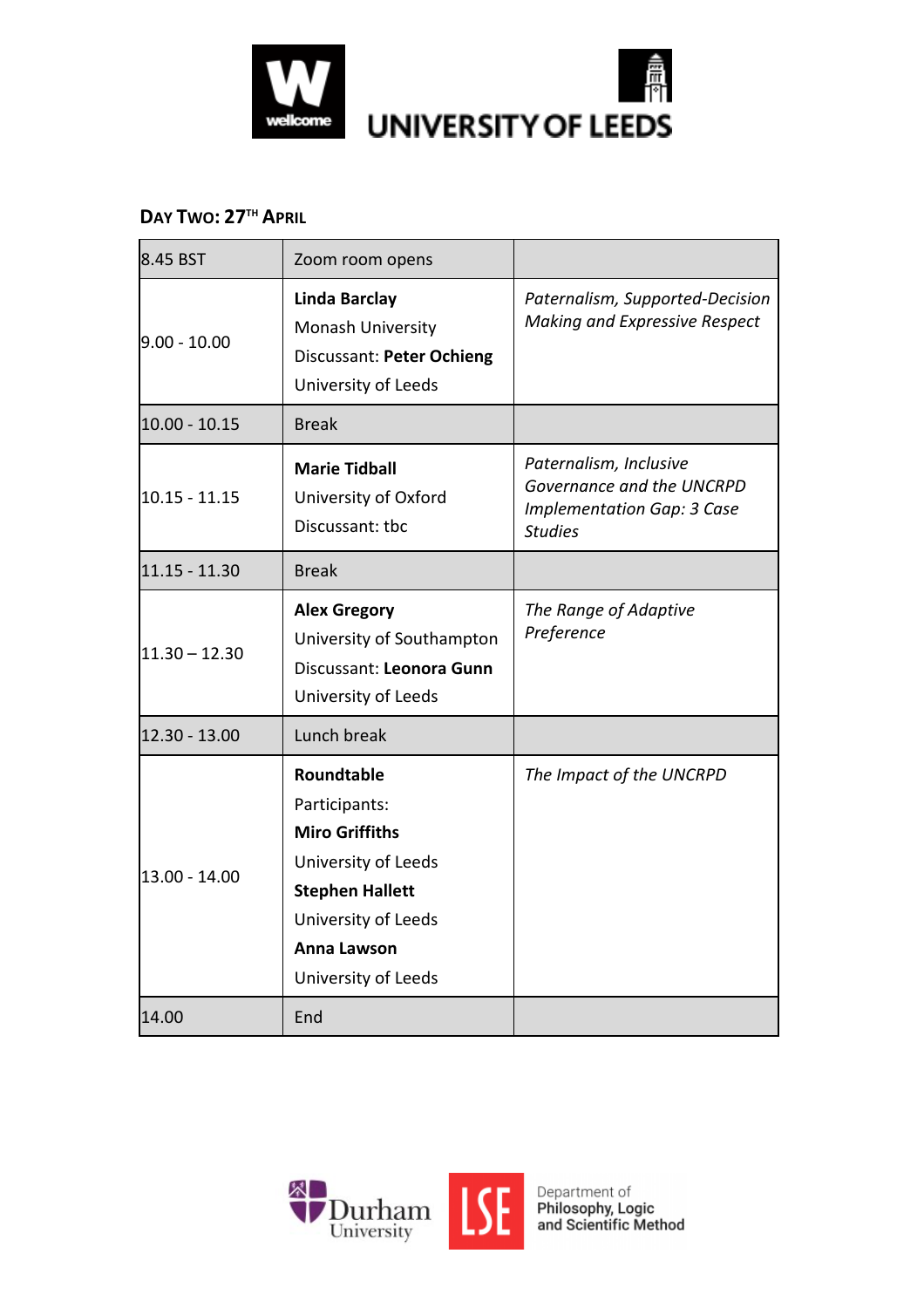

### **ABSTRACTS**

**Jonathan Wolff** (Blavatnik School of Government, Oxford University): *Minority Minds and the Social Model of Disability*

Much discussion of disability – both academic and in policy terms – has focused on issues of physical disability, and within that problems of mobility, even to the point where the international symbol for disability is an image of person in a wheelchair. Social policy, accordingly, has given a great deal of attention to issues of accessibility, especially in relation to the built environment. Such policies mark a very welcome change over the decades to social attitudes to disability, often, implicitly or explicitly, drawing on elements of the 'social model' of disability. In one version of this model the experience of disability is conceptualised as a type of 'mis-fit' between the person and the world around them, and the remedy is to act to change the world, rather than 'repair' the person, as the older, 'medical model' – presupposes. However, there is a question of how much the social model can be extended to other forms of disability, and in particular the very broad spectrum often referred to as 'cognitive disability' although, following Thomas Schramme, I prefer the term 'Minority Minds'. My question in this talk is the degree to which the disadvantages experienced by those with minority minds can be mitigated through social and cultural change.

#### **Dana Howard** (Ohio State University): *The Value of Non-Domination in Supported Decision-Making for Research Participation*

The historic abuses of biomedical research on intellectual and developmentally disabled people are marked by relationships of extraction and exploitation. This paper looks at the underlying structural context and power relations that gave rise to these abuses and considers what values need to be in play to counteract these structural forces. The paper defends the view that while exploitation is the abusive outcome, domination is an underlying condition that makes such outcomes possible. How do we engage in research practices that are inclusive and non-paternalistic, but also guard against the potential abuses of vulnerable populations? Our answer, developed in the paper, is the non-domination approach. The central objective of our nondomination approach is to treat supported decision-making as a fundamentally collaborative decision-making process between the prospective research participant

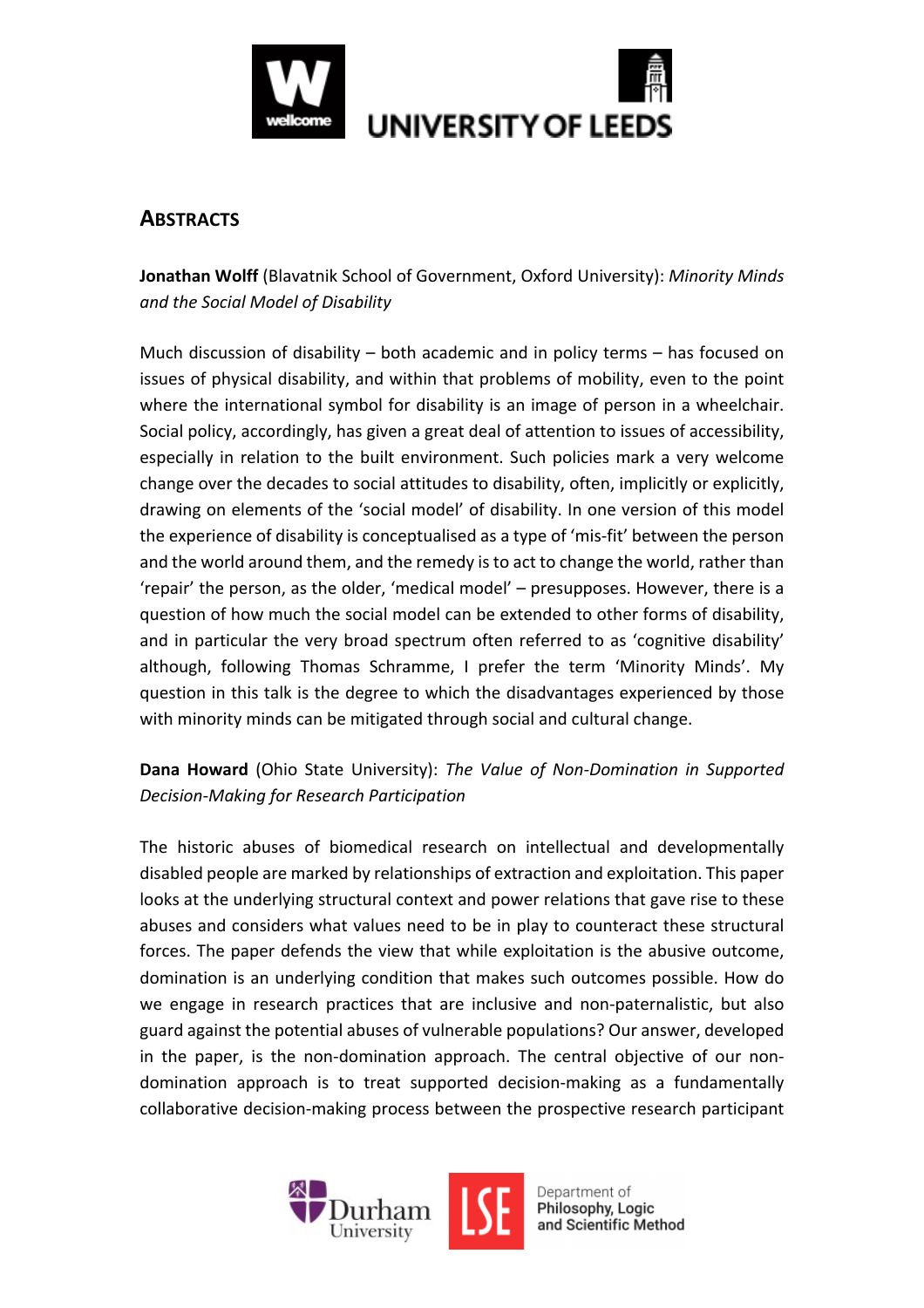

(who we will call the subject), their trustee, and the researchers – a collaboration that is grounded in and justified by the subject's evaluative perspective.

**Joseph Stramondo** (San Diego State University): *Paternalism and the Presumption of Prudentially Problematic Motivations when Choosing Disability* 

Arguably, one of the most uncritically accepted instances of medical paternalism is a tendency to discourage or even prohibit "choosing disability." The institutions and practices of medicine often just assume that one ought not choose to become or remain disabled. Likewise, it is often assumed that one should not intentionally cause another to become or remain disabled. One common reason for maintaining that one ought not choose disability is a belief that such a choice always or at least usually entails some sort of problematic motivation on the part of the chooser. Namely, one might believe that anyone who chooses disability for themselves is motivated in a way that is bad for them, or prudentially problematic. Further, one might then hold that it is wrong to aid another in acting upon such a prudentially problematic motivation as a third party, like a physician. In this paper, I will reconstruct and then critique this "prudentially problematic motivations argument" against choosing disability. The argument holds that one ought not choose disability since it is an action that is problematically motivated by: a non-autonomously formed reason, an object that is not worthy or less worthy of value than others, uncertain knowledge, flawed reasoning or bias, a fleeting desire, a mental disorder, or an object that is very unusual. For my part, I will challenge the prudentially problematic motivations argument against choosing disability on the grounds that none of these motivations should always be presumed to be prudentially problematic nor should they be presumed to be always or typically at the root of choosing disability.

#### **Linda Barclay** (Monash University): *Paternalism, Supported-Decision Making and Expressive Respect*

Some philosophers argue that the nature, and presumptive wrongness, of paternalism is the distrust the paternaliser shows towards the judgement and will of the paternalised agent. Such distrust, along with the paternaliser's belief in their own superior judgement, is said to insult the paternalised agent by expressing disrespect for their agential capacities. On the other hand, a number of philosophers have argued that refraining from paternalistic intervention can also express serious disrespect towards those who should be subject to such intervention. In this presentation I will



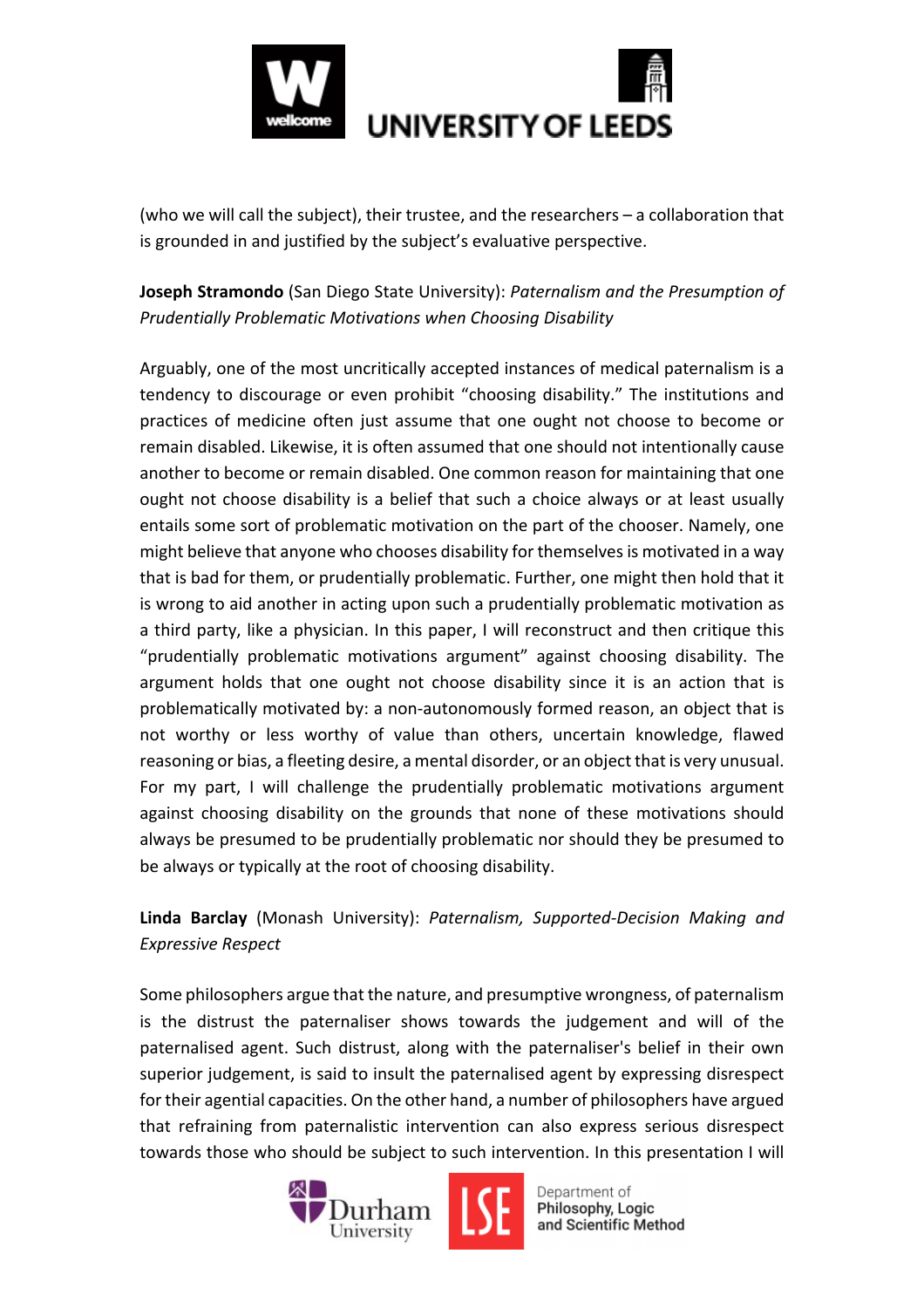

discuss these competing claims in the context of cognitive disability and supporteddecision making. I will suggest that while the shift from substituted to supported decision making is largely positive, for those with 'severe' or 'profound' cognitive disabilities an insistence on supported decision making can also licence an array of seriously disrespectful attitudes. We should value agency; but we should also value the lives, interests and unique identities of all people. I will argue that overreach with respect to the possibilities of supported decision-making run the risk of masking the all too common disrespect for the lives, interests and unique identities of people with 'severe' or 'profound' cognitive disabilities.

#### **Alex Gregory** (University of Southampton): *The Range of Adaptive Preference*

What are adaptive preferences? Who might have them? This paper lays the groundwork for answering these questions. It explains some problems in Serene Khader's account of adaptive preference - such as that it wrongly categorises too many kinds of mistaken preferences as "adaptive", and that it neglects the adaptive preferences of the well-off - and offers a theory without those problems. It also explains some problems with Elizabeth's Barnes pessimistic claims about adaptive preference, showing, against Barnes, that there are good reasons to try to diagnose adaptive preference. The underlying thought in both cases are that adaptive preferences are in some ways more common, and in some ways less common, than they might seem.

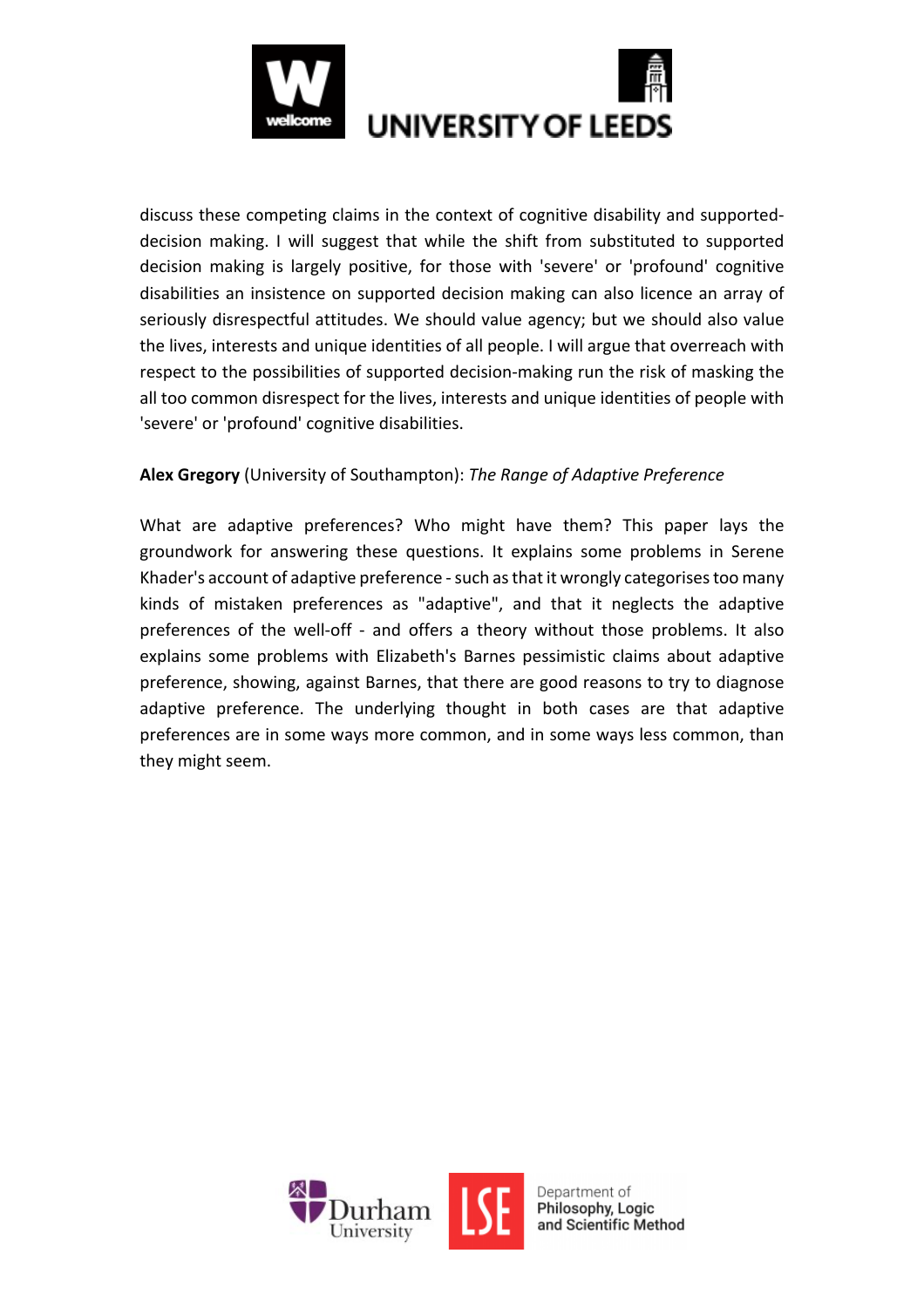

#### **DISCUSSANTS**

**Alex Pearl** is a PhD researcher based in the School of Law at the University of Leeds. Her research interests centre around disability and human rights, feminism, discrimination and equality law, jurisprudence and moral personhood. Alex has written and spoken on the impact of the right to Legal Capacity in Article 12 of the UN Convention on the Rights of Persons, and the Capabilities Approach. As a member of the Centre for Disability Studies and the Centre for Law and Social Justice, Alex has contributed to consultation and policy documents. Alex has taught English Legal System and Constitutional Law and is a keen non-academic book reviewer.

**Gillian Loomes-Quinn** is a disabled scholar-activist with a background in disability advocacy, peer support, and community building. Her ongoing PhD research, supervised by Professor Anna Lawson at the School of Law, University of Leeds, is entitled "The Mental Capacity Act 2005 and Disabled Voice: A Socio-Legal Exploration". It is concerned with the operation in practice of the Mental Capacity Act 2005 (a ground-breaking piece of Anglo-Welsh legislation setting out a framework for the assessment of mental capacity and decision-making in the best interests of adults deemed to lack capacity); focusing particularly on its socio-legal and practical impact on the individual and collective 'voice' of disabled people. Her key areas of interest include: the views of disabled activists on advance care planning; participation in research of adults lacking the capacity to consent; and the work of the Court of Protection. Gill is also proud to be Co-Director (with Professor Celia Kitzinger) of The Open justice Court of Protection Project and a convener of the Participatory Autism Research Collective (PARC). She tweets @GillLoomesQuinn.

**Radoš Keravica** is a disabled researcher from Serbia and a doctoral candidate at the University of Leeds, Centre for Disability Studies in the School of Sociology and Social Policy and works as an EU Marie Sklodowska-Curie Early-Stage Researcher within the Disability Advocacy Research in Europe (DARE) project. He holds a master's degree in human rights law from the Central European University and a master's degree in international economics from the University of Novi Sad. His doctoral research project uses socio-legal analysis and focuses on disabled children's participation in healthcare decision-making in the context of impairment-related elective orthopaedic treatments. It further explores the relationship between the UN Convention on the Rights of the Child (UNCRC) and the UN Convention on the Rights of Persons with



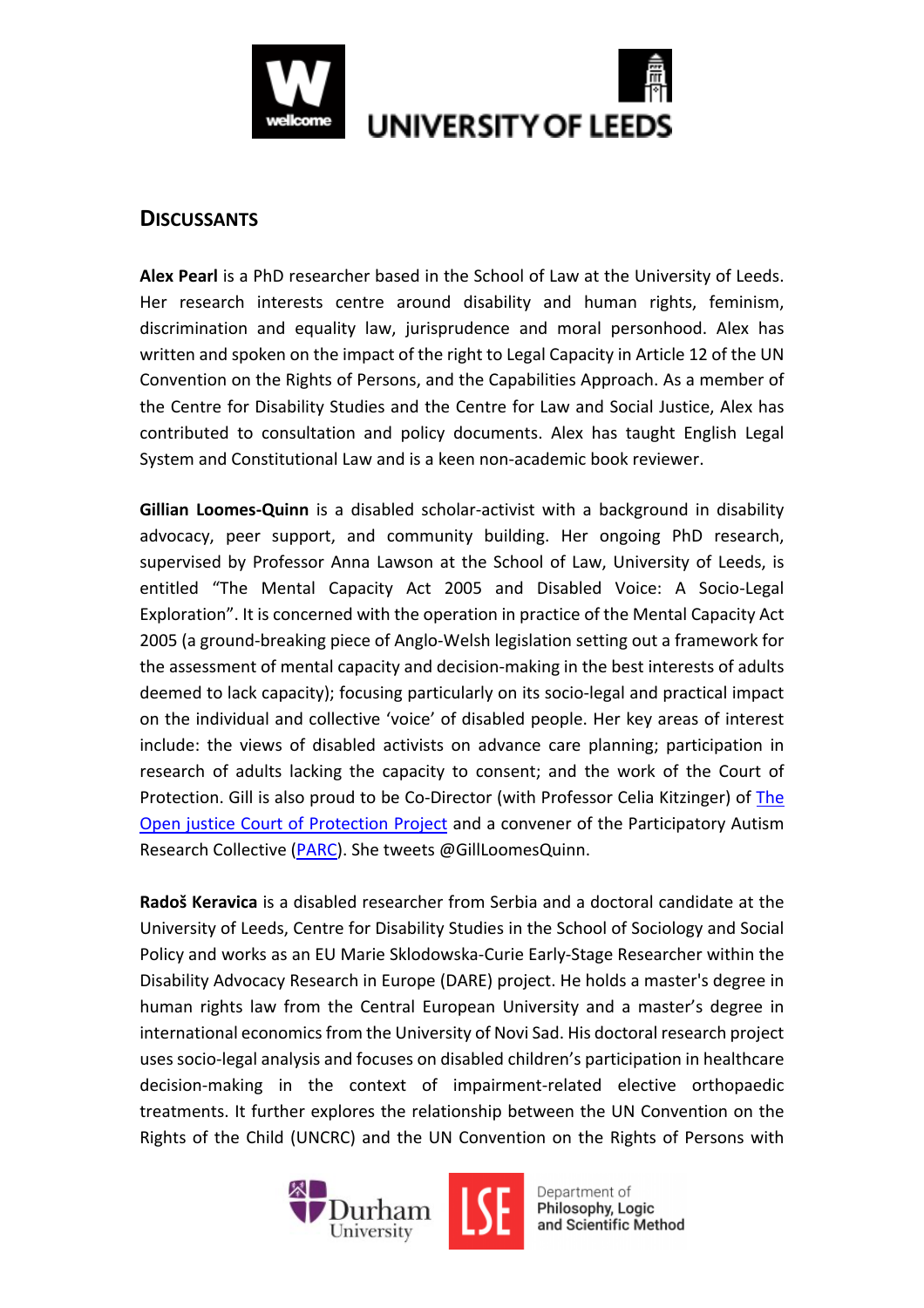

Disabilities (UNCRPD) in the area of child participation. He serves as a Board Member of the European Network on Independent Living (ENIL) and worked previously for the UN OHCHR in Serbia as Disability Rights Specialist.

**Peter Ochieng** is a Commonwealth PHD student at the University of Leeds. He comes from Uganda, and he has cerebral palsy. His research is on what can be done to make rights enshrined under UNCRPD Article 12, Persons with Disabilities right to legal capacity and equal recognition before the law a practical reality for all People with Disabilities in Uganda. His area of research interests includes the implementation of the United Nations Convention on the Rights of Persons with Disabilities in the global south, equal personhood, disability law and policy and the equal participation of persons with disabilities in all aspects of life including education, employment, community development, health, among others. Peter is passionate about challenging negative, stereotyping attitudes that negate people's personhood based on their physical or mental characteristics.

**Leonora Gunn** is a philosophy PhD candidate at the University of Leeds. Her research takes an ontological reading of the social model of disability as a starting point for building a theory of disability, and considers the epistemological, moral and political significance of such a theory and of the social model itself. She also serves on the committees of Leeds Disabled People's Organisation and Chronic Illness Inclusion.

## **ROUNDTABLE PARTICIPANTS**

**Miro Griffiths** is a Leverhulme Early Career Research Fellow at the University of Leeds, as PI on the project 'Disability Activism in Europe: Young Disabled Activists Views and Experiences'. He completed a PhD at Liverpool John Moores University in 2018 investigating the young disabled people's experience and views of the UK Disabled People's Movement. In May 2014, he was awarded an MBE as recognition of his service to disabled people. Since 2007 he has worked as a Human Rights Adviser, currently including as a policy adviser for the European Network on Independent Living, as an adviser to Government, the British Council, and the Equality and Human Rights Commission.